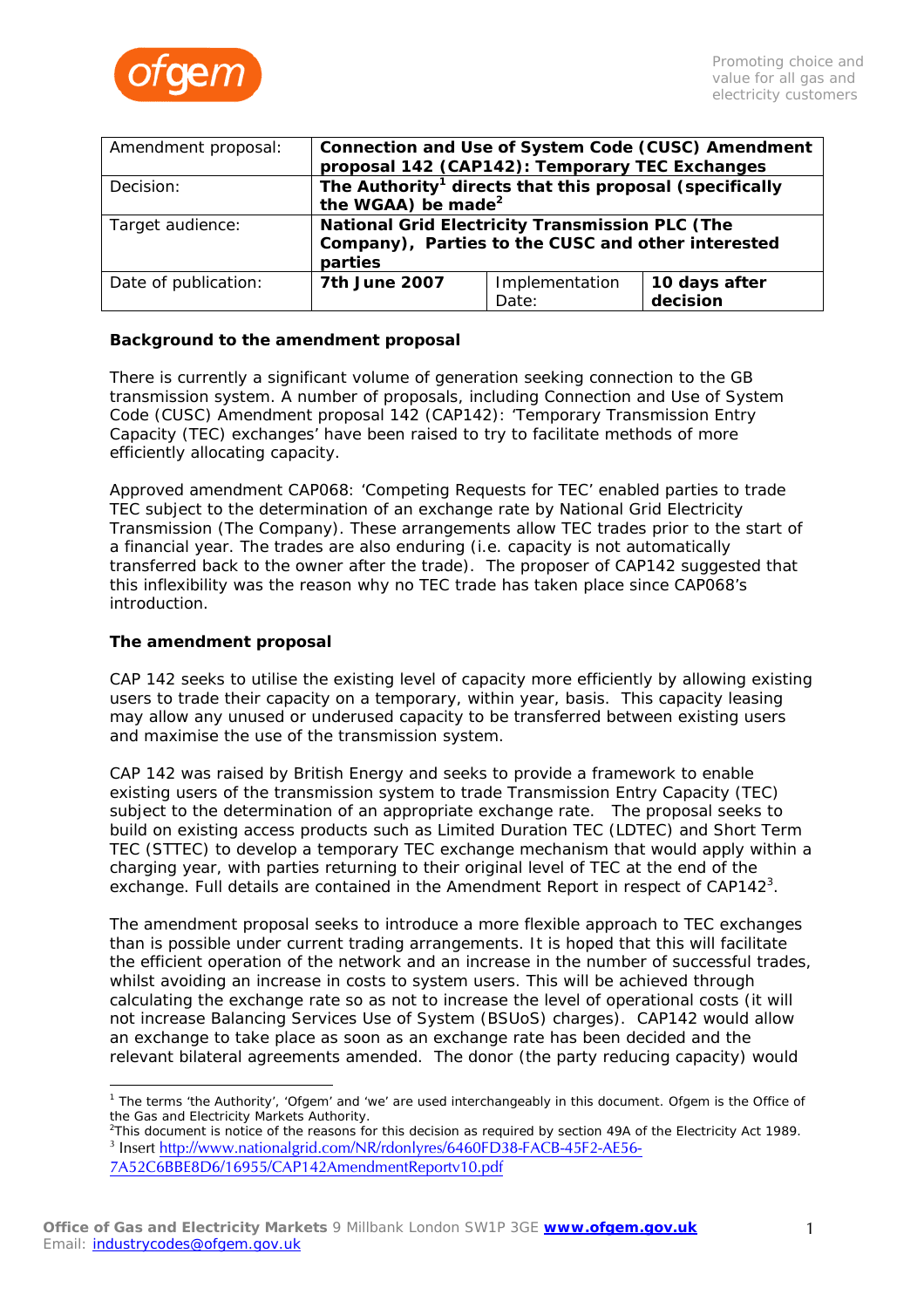continue to pay Transmission Network Use of System Charges (TNUoS). However, the proposer suggests that the donor may recover a proportion of the charges from the receptor through bilateral contracts.

To identify parties willing to trade capacity, the proposer anticipated the creation of an optional means of advertising available TEC. This would take the form of a 'notice board' allowing all parties to access details of parties interested in trading. This would be designed to ensure the process is open and transparent and provides all parties an opportunity to participate in trades.

Following a request for a trade, the Company would determine an exchange rate and make an offer; stating the capacity and the period for which the exchange would apply. In the event that the offer was rejected, no changes would be made to the bilateral agreements and both parties would continue with their existing levels of TEC. Once the trade has been completed, information would be made available to the wider market.

# **Working Group Alternative Amendment (WGAA)**

The original proposal requires the donor to pay TNUoS charges for the total level of TEC throughout the exchange; while the receptor pays nothing to NGET.

During the working group discussions a Working Group Alternative Amendment (WGAA) was raised. This is the same as the original proposal, except in respect of the payment of TNUoS Charges. The WGAA proposes that the donor pays TNUoS for the total of its TEC holding whilst the Receptor pays an LDTEC Charge for the received volume.

The Working Group considered that this would remove any concerns about undermining the market for LDTEC or STTEC. It was also suggested that allowing a party to secure access without an associated charging liability could be viewed as the user community subsidising the access of that party. A further concern addressed by the WGAA related to the ability of portfolio players to trade on more advantageous terms, which the group argued may fail to facilitate competition.

## **Assessment against the applicable objectives**

The Working Group considered both proposals against the applicable objectives. It considered that both the original and WGAA:

- o make better use of available network capacity and increases flexibility therefore increasing the potential number of parties eligible to apply;
- o may create more opportunities for parties to gain transmission access;
- o may lead to cost savings by increasing competition in energy and ancillary service markets; and
- o may facilitate market entry in the longer term.

In addition, the Group noted that the original Amendment proposal may promote greater volumes of trading due to the reduced cost of access. It also noted that the WGAA led to efficient decision making and did not lead to any perverse decisions being taken.

However, the Group considered that the proposal could, in the longer term, adversely impact the quality of operational information available to the system operator. It also noted that there was a risk that the proposal could lead to an increase in constraint costs. Members also considered that the original proposal may provide competitive advantages to portfolio players and, by introducing a subsidy, could distort the market and undermine competition.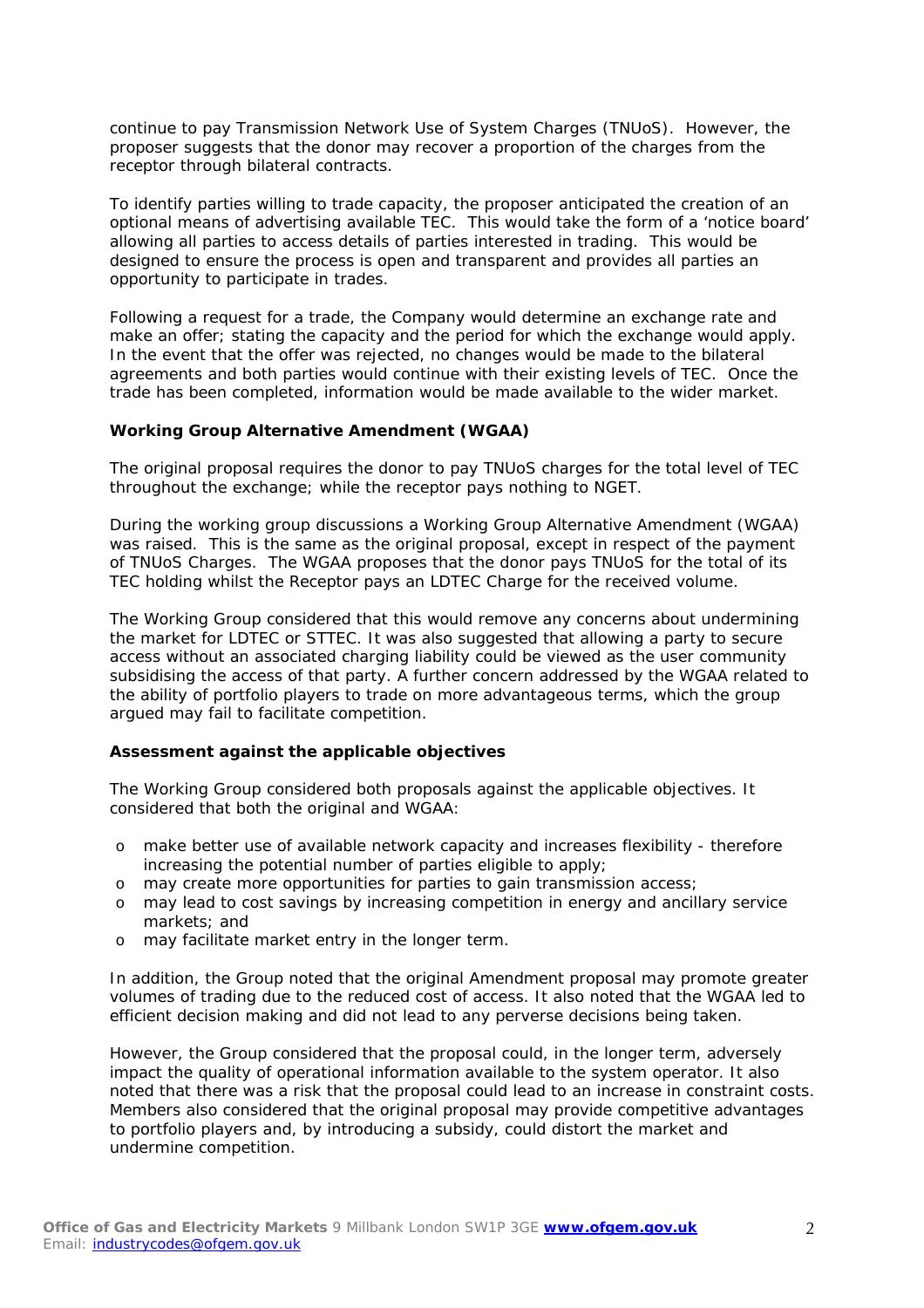# **CUSC Panel [4](#page-2-0) recommendation**

The CUSC Panel (the Panel) discussed the proposals at their meeting on 27<sup>th</sup> April 2007. A majority of Panel members considered that the Amendment proposal failed to better facilitate achievement of the Applicable CUSC Objectives. However, a majority considered that the WGAA would better facilitate achievement of the Applicable CUSC Objectives. Therefore the Panel recommended that the WGAA for CAP142 should be approved. It was recommended that CAP142 should be implemented as soon as practical after the Authority's decision, noting the need to amend the Charging and Methodology Statements.

# **The Authority's decision**

The Authority has considered the issues raised by the amendment proposal and the final Amendment Report (AR) dated 8 May 2007. The Authority has considered and taken into account the responses to NGET's consultation on the amendment proposal which are attached to the AR<sup>[5](#page-2-1)</sup>. The Authority has concluded that:

- 1. implementation of the Working Group Alternative Amendment proposal will better facilitate the achievement of the Applicable CUSC Objectives of the CUSC $6$ ; and
- 2. directing that the amendment be made is consistent with the Authority's principal objective and statutory duties<sup>7</sup>.

# **Reasons for the Authority's decision**

Ofgem has considered the views of the Panel, as well as those expressed by respondents to NGET's consultation and agrees with the Panel's recommendation that the WGAA best facilitates the achievement of the Applicable CUSC Objectives.

By increasing the opportunities available to network users, we think that both the original amendment proposal and the WGAA are likely to increase flexibility and facilitate competition. This flexibility may allow both generators and the wider market to respond to unanticipated events, such as a plant breakdown, in a more efficient manner. We also note that the ability to trade capacity for various time periods would be expected to increase the likelihood of successful trades taking place, benefiting the efficient operation of the transmission network.

However, we agree with respondents that considered the original Amendment proposal fails to facilitate competition as it provides a potential competitive advantage to portfolio players and by, in effect, requiring the generality of system users to fund the costs of short term access. Ofgem considers that the absence of an appropriate charging liability may lead to an inefficient volume of trading and may undermine existing short term access products.

Overall, we don't think that the proposal will have a significant impact on our wider statutory duties. However, it could be argued that the additional flexibility provided by the proposal may be of benefit to security of supply. An example of this might be if a

- <span id="page-2-2"></span>
- http://62.173.69.60/document\_fetch.php?documentid=5327

<span id="page-2-0"></span> <sup>4</sup> The CUSC Panel is established and constituted from time to time pursuant to and in accordance with the section 8 of the CUSC.

<span id="page-2-1"></span> $5$  CUSC amendment proposals, amendment reports and representations can be viewed on NGET's website at http://www.nationalgrid.com/uk/Electricity/Codes/systemcode/amendments/ http://www.nationalgrid.com/uk/Electricity/Codes/systemcode/amendments/<br><sup>6</sup> As set out in Standard Condition C10(1) of NGET's Transmission Licence, see:

<span id="page-2-3"></span> $T$ The Authority's statutory duties are wider than matters which the Panel must take into consideration and are detailed mainly in the Electricity Act 1989.